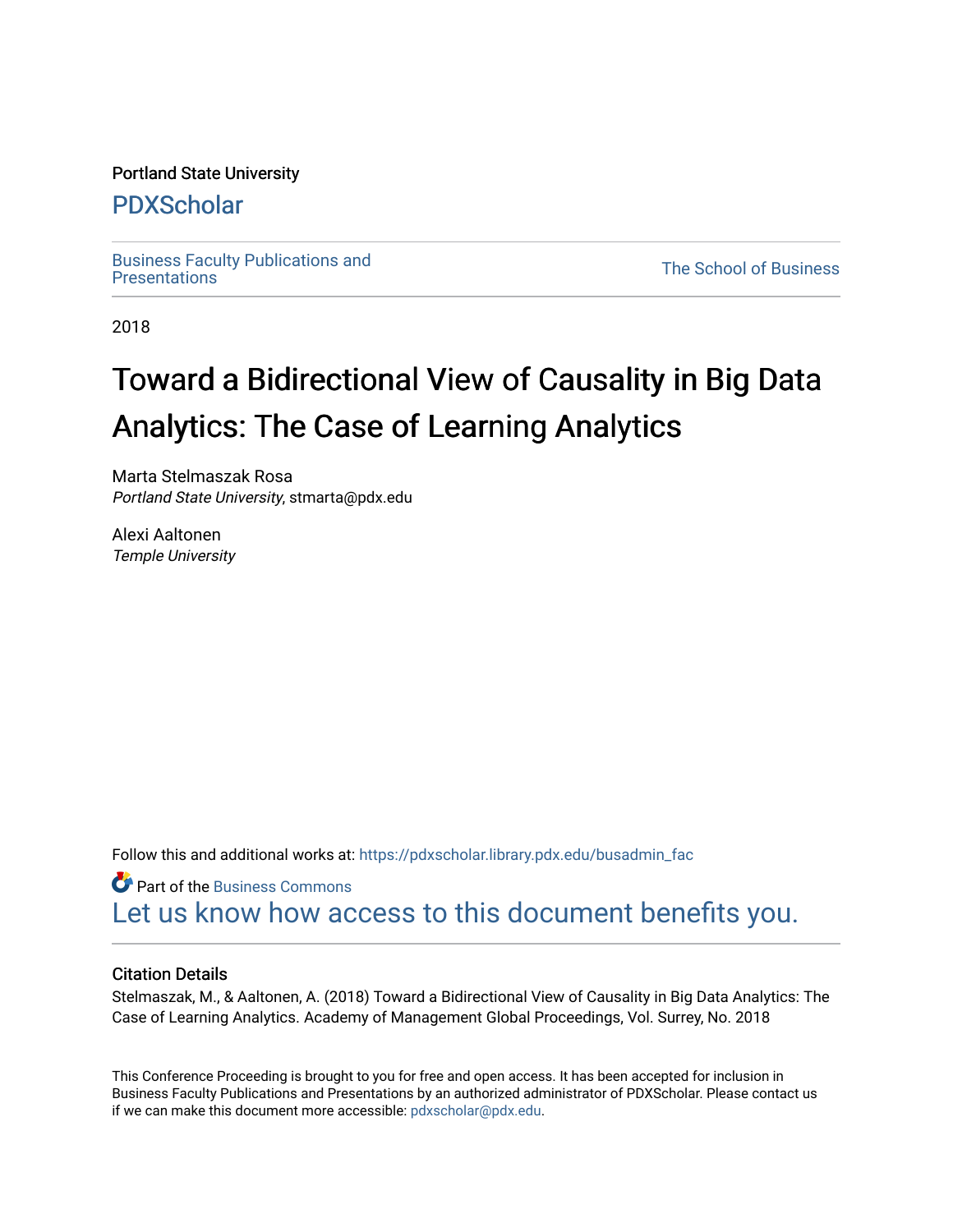## **Toward a Bidirectional View of Causality in Big Data Analytics: The Case of Learning Analytics**

## **Aleksi Aaltonen, Fox School of Business, Temple University (aleksi@temple.edu) Marta Stelmaszak, London School of Economics and Political Science (m.stelmaszak1@lse.ac.uk)**

The effects of big data are felt across industries, shaping managerial practices, structures and organising largely through the new forms of analytics and modelling data enable (Couldry & Powell 2014; George et al. 2014). Currently, much of the managerial literature on big data assumes a relatively straightforward epistemic relationship operating from phenomena to data and from data to analytics and analytical insights, supporting increasingly detailed representations and attempts to model business processes and environment. At the same time, more critical researchers from a variety of fields, from information systems (Alaimo 2014; Alaimo & Kallinikos 2017; Constantiou & Kallinikos 2015; Ekbia et al. 2015) through sociology (van der Vlist 2016; Iliadis & Russo 2016) to media studies (Puschmann & Burgess 2014; Gregg 2015) have problematized the operation of big data analytics, suggesting that big data often incorporate various social, cultural and technical biases, and may even come to shape the phenomena they are used to describe.

Relying on both managerial and critical perspectives on big data analytics, we argue that to fully seize the opportunities big data analytics offers, a more elaborate, bidirectional view of causality associated with big data analytics is needed. In particular, we draw from an established theory of reactivity (Espeland & Sauder 2007) from sociology to lay bare the mechanisms by which big data analytics shape environments that it initially may only purport to describe. Such patterns unavoidably affect the usability of and uses to which big data analytics can be put in each context. A robust understanding of feedback mechanisms involved in big data analytics, which we hope to contribute to, could help solve some of the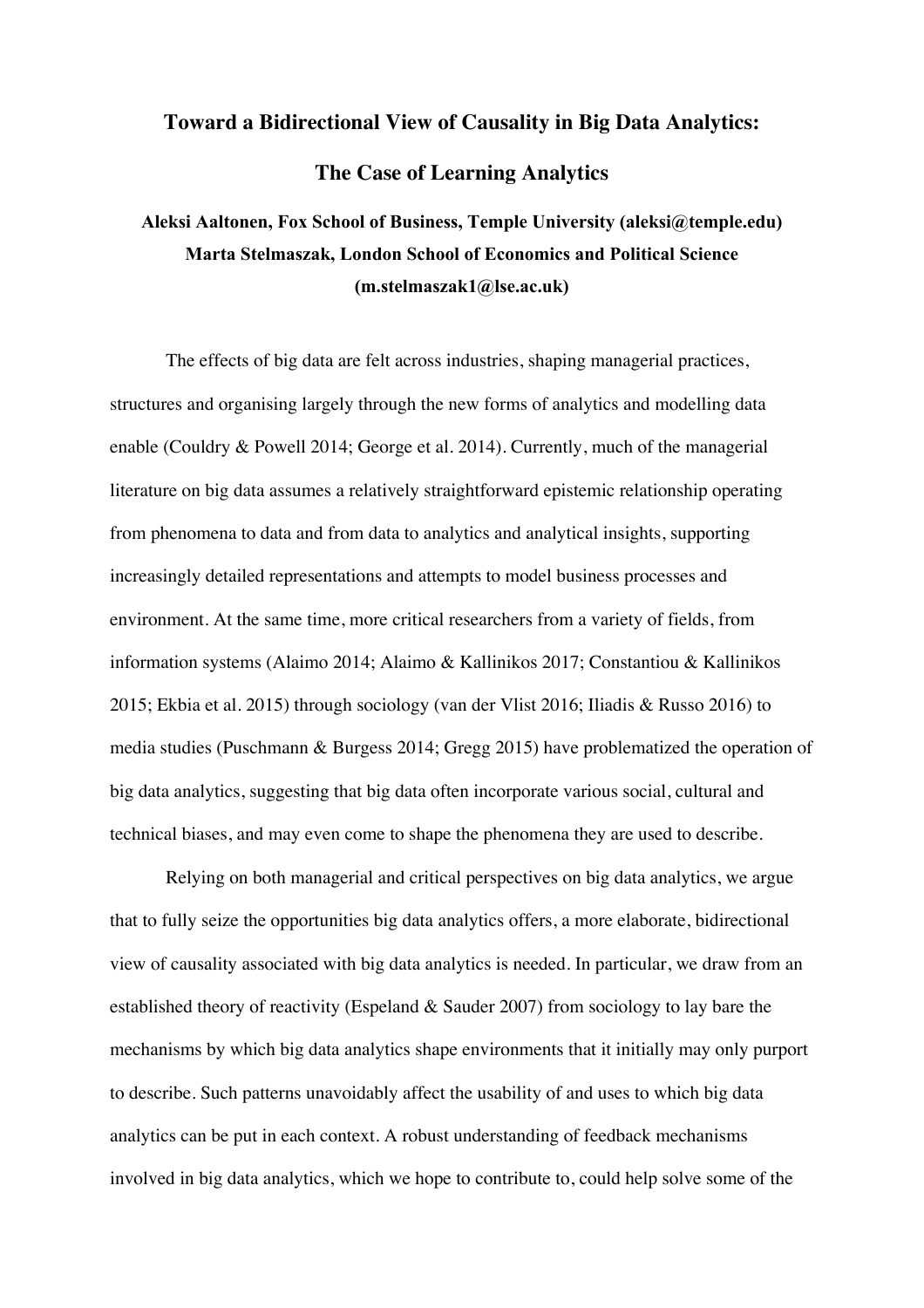persistent problems in analytics, reconcile conflicting results, and thus enable a more potent use of big data.

To investigate the reactive character of big data analytics, we designed a mixed methods case study of a sophisticated learning analytics system used by a top UK business school to collect, analyse and utilize data about student learning. Our aim is to specify and validate feedback mechanisms at work, including the unintended consequences for the organisation, and thus contribute to a bidirectional view of causality in big data analytics.

#### **Big Data**

A central assumption or, for that matter, a belief about big data which prompted many commentators to herald a new era is that new forms of data and proliferating data sources can, in a relatively unmediated way, capture and describe reality bringing "the end of theory" (Anderson 2008) as though they fully represented the world (Ekbia et al. 2015, boyd & Crawford 2012; Kitchin 2014). At the same time, there are various strands of literature pointing to the reductive character of big data. In particular, social data, as a type of big data capturing human interaction and behaviour in social online environments, are created as an effect of "how technology translates social interaction into computable objects" (Alaimo & Kallinikos 2017: 9). The production of social data, including their analytics, relies on the processes of encoding, that is the formalisation as objects of users and their actions and connections along the lines of pre-established actions which entails "the programmed disaggregation of individual users in countable actions" (Alaimo & Kallinikos 2017: 12), aggregation, and computation that make it possible to measure and classify users and their actions. Importantly, several researchers pointed out that data and analytics seem to be a continuation of a much longer history of statistics, measurement, and calculations, claiming that data have history (Barnes & Wilson 2014) and rely heavily on the mechanism of commensuration (Kitchin & McArdle 2016), classification (Bowker & Star 1999: 10) and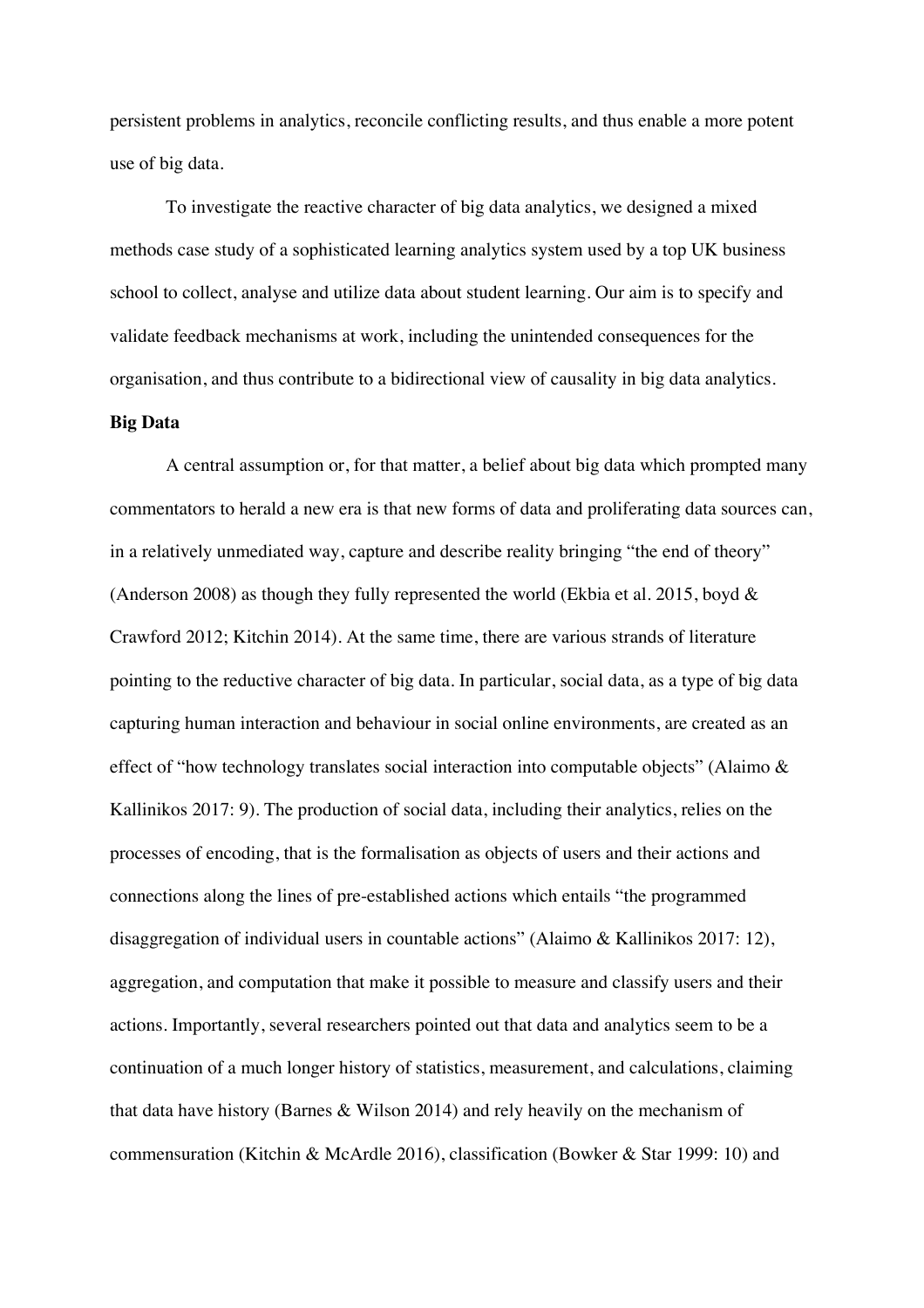calculation (Power 1997), that is subjecting number-based data to calculative practices which entail "a progressive reduction of complexity" (Starr 1980: 40).

Different strands of literature which we bring together indicate that the relationship between the world of people, their actions or behaviours and big data produced out of them as users and their clicks is one of reduction, or reductive representation through a series of mechanisms of production, rather than a simple, uncomplicated equivalence.

#### **Big Data Analytics**

Terms such as "business analytics", "business intelligence" and "big data" are often used interchangeably to refer to similar topics (Holsapple et al. 2014, Bayrak 2015). We refer to all such analytics as *big data analytics* and further focus on its subfield known as learning analytics, that is "the measurement, collection, analysis, and reporting of data about learners and their contexts, for the purposes of understanding and optimizing learning and the environments in which it occurs" (Siemens 2013: 1328). Learning analytics exemplifies epistemological issues related to big data, but it also allows us to study big data analytics in a setting that should be as informed about the managerial issues of big data as possible, that is, business school education.

Virtual Learning Environments (VLE) typically track behaviour such as reading and writing of resources, taking tests, performing tasks or communicating (Mostow et al. 2005) in the form of time-stamped clicks. These data can then be combined with information about users' profiles, academic results and interaction data (Romero et al. 2008). The data are then subject to a range of pre-processing and aggregation tasks typical of data analytics (Romero et al. 2008), and finally they are displayed through dashboards to different types of users. The goals of learning analytics are built upon the assumption that VLE data can be associated with effective learning leading to better feedback and assessment, as well as improved capacity for interventions (Macfadyen et al. 2014). However, despite persistent efforts, researchers often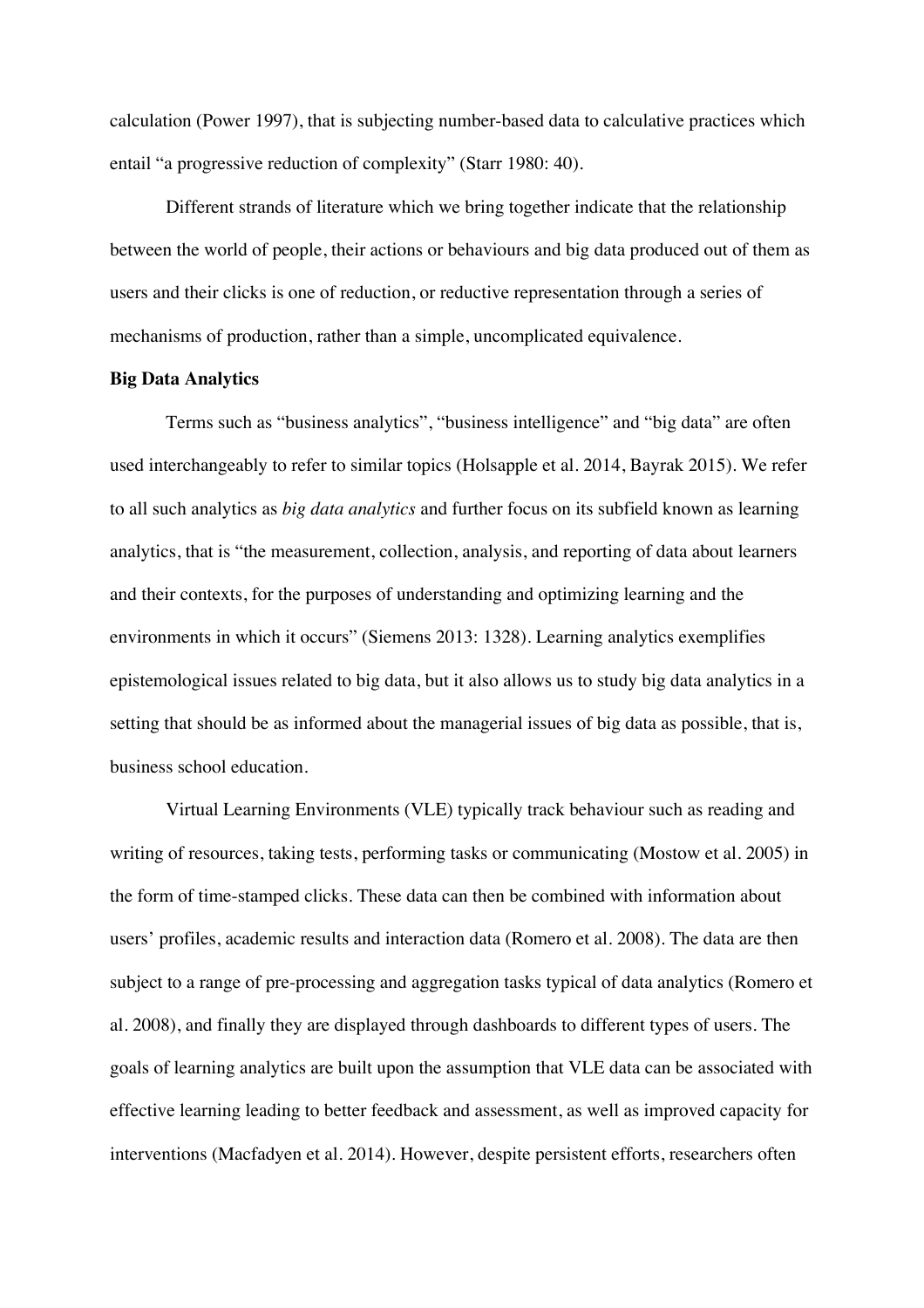have to agree that "one key finding from the work was largely a null one" (Clow 2014: 51). Researchers in the field of learning analytics have struggled to identify statistically significant and theoretically robust correlations (e.g. Ruipérez-Valiente et al. 2015).

At the same time, researchers are beginning to notice how learning analytics disrupts the current ways of how teaching staff work (Piety & Hickey 2014) and that teaching has to be changed to accommodate analytical procedures and data production, leading to a transformation of how schooling is done (Sellar 2015). Overall, analytics changes the practices of interacting with, understanding and using data (Sellar 2015), while at the same time introducing new practices around educational measurement (Sellar 2014).

As we have laid out, despite numerous voices pointing towards the (sometimes unintended) consequences of big data analytics, we do not yet have a complete view of potential mechanisms of how analytics can feed back into what big data attempt to capture. This is an important shortcoming in literature not only because we currently do not have a full picture of the potentially recursive nature of the relationship between big data and what they purport to describe, but also because of some puzzling and conflicting findings from practice.

#### **Theory of Reactivity**

We are not the first ones to posit that measurement can lead to reactive effects, and we are also not the first ones to suggest that big data are a form of measurement, as discussed above. The theory of reactivity, which we employ, has been developed through Espeland and Sauder's seminal study of law school rankings (2007). Since then, reactivity has been deployed to study the rankings of other educational institutions (Goglio 2016; Hazelkorn 2011), corporate reputation rankings (Sekou Bermiss et al. 2014), or valuation online (Orlikowski & Scott 2014; Jeacle & Carter 2011).

As proposed by Espeland and Sauder, measurement and public measures tend to lead to reactivity: individuals altering their behaviour in reaction to being evaluated, observed or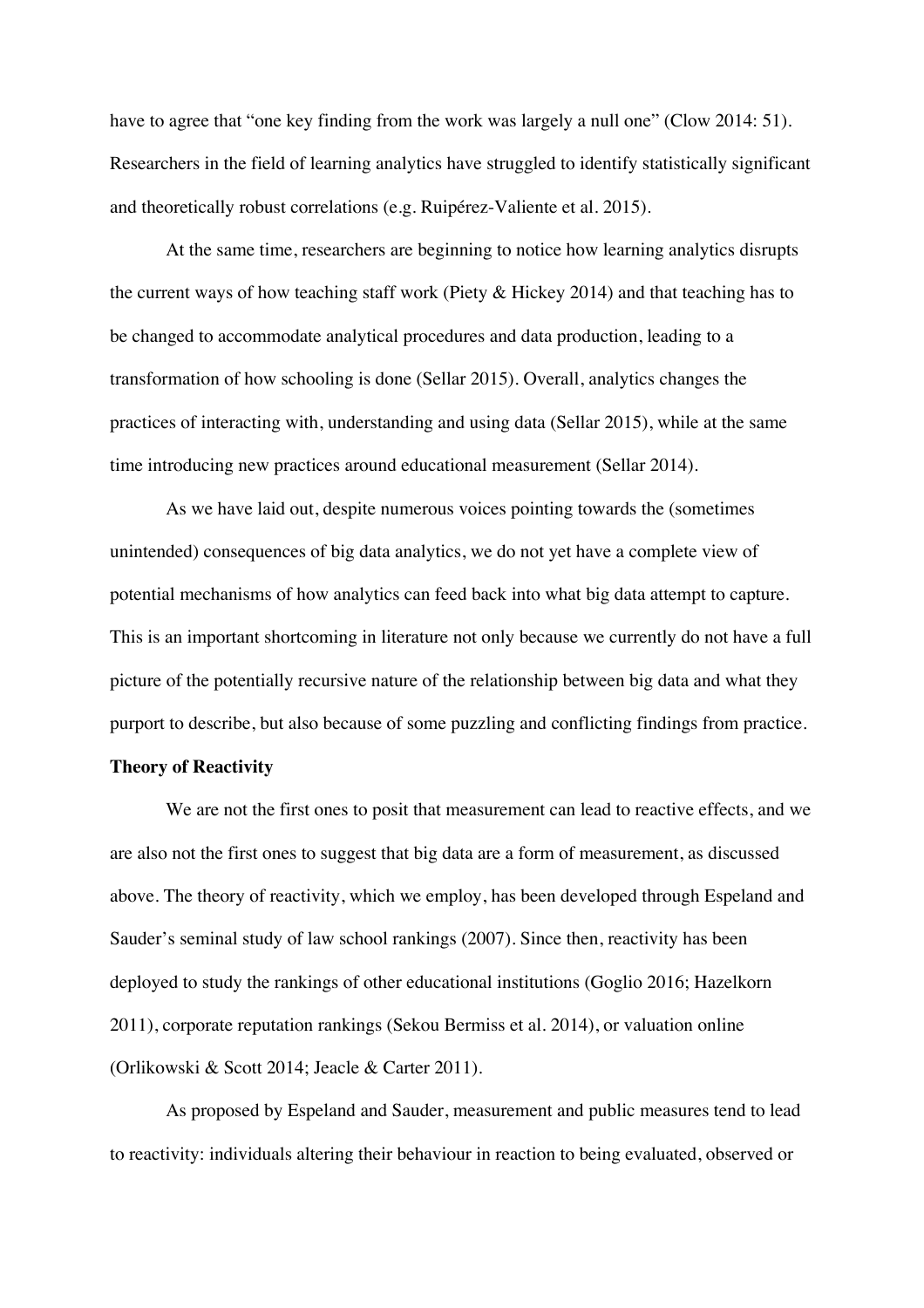measured. While the authors do not question the value of reductive representation afforded by rankings, they are primarily preoccupied by the way rankings become reactive, that is feed back into the schools they are supposed to only rank in unintended ways. According to the theory, reactive measurement impacts organisations through four main mechanisms: commensuration, self-fulfilling prophecies, reverse engineering, and narratives. The four mechanisms are summarised in Table 1.

| <b>Mechanism</b>       | <b>Operation</b>                             | <b>Effects</b>                          |
|------------------------|----------------------------------------------|-----------------------------------------|
| <b>COMMENSURATION</b>  | Transformation of different qualities into a | Changing locus of attention by          |
|                        | common metric (Espeland & Stevens            | altering relationships (Espeland &      |
|                        | 1998), translating complex processes into    | Stevens 1998), creating visibility and  |
|                        | single figures (Miller 2001), often relying  | invisibility (Espeland & Stevens        |
|                        | on simplification and normalisation          | 1998).                                  |
|                        | Sauder & Espeland 2009).                     |                                         |
| <b>SELF-FULFILLING</b> | Reactions to measures which confirm the      | Performing to a measure as seen in      |
| <b>PROPHECY</b>        | expectations embedded in measures            | the case of US law schools (Espeland    |
|                        | (Espeland & Sauder 2007) which in turn       | & Sauder 2007; Sauder & Lancaster       |
|                        | encourage behaviour that conforms to         | 2006; Stake 2006).                      |
|                        | them (Espeland & Sauder                      |                                         |
|                        | 2016).                                       |                                         |
| <b>REVERSE</b>         | Working backward through the                 | Actors stop thinking about the          |
| <b>ENGINEERING</b>     | construction of a completed measure to       | institution as a whole, but rather as a |
|                        | understand how it works (Espeland &          | collection of discrete, measurable      |
|                        | Sauder 2016).                                | units whose functioning can be          |
|                        |                                              | changed according to the formula.       |
| <b>NARRATIVE</b>       | A story featuring characters, events, scenes | Repeated at various levels of           |
|                        | and plots involving a conflict or problem    | seniority and across many functions,    |
|                        | (Espeland & Sauder 2016), can be             | narratives become powerful vehicles     |
|                        | celebratory or defensive, often including    | of identity and influence actions and   |
|                        | causal explanations for changes.             | behaviours in line with the             |
|                        |                                              | predominant narrative.                  |

**Table 1.** Reactive mechanisms (Espeland & Sauder 2007, Sauder & Espeland 2009)

The four mechanisms described in Table 1 offer a promising starting point to develop a bidirectional view of causality in big data analytics albeit we expect the mechanisms to operate differently in other contexts. We use the theory of reactivity as our scaffolding, guiding our data collection, coding, and analysis, and enabling us to lay bare the unintended feedback mechanisms of the phenomenon under study.

#### **Research Design and Expected Contribution**

The research uses a sequential mixed-methods approach (Venkatesh et al. 2013) to

first explore, and then develop and validate a theory on how reactive big data analytics works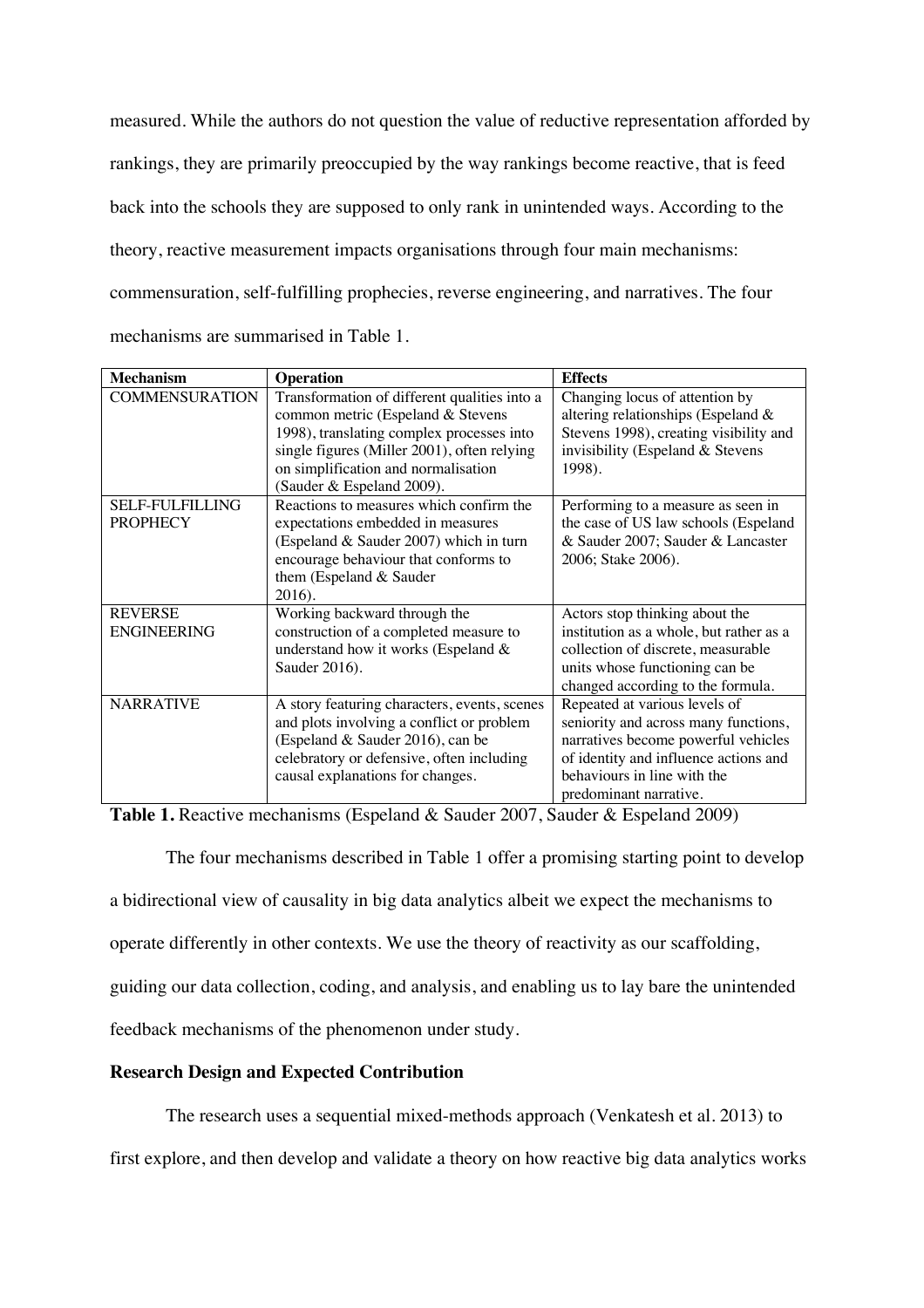in a VLE. The approach allows to combine intensive understanding of specific causal mechanisms in operation with their validation and the assessment of effect sizes using standard quantitative techniques. In short, we believe the mixed methods approach offers a good methodological fit with the research problem (Edmondson & McManus 2007).

We first carried out 30 semi-structured interviews between June and September 2017 with members of academic, teaching, administrative and systems development staff to develop a rich understanding of the nature of analytics use in the organization. In the evidence, we looked for cues about the mechanisms suggested by the theory of reactivity. The evidence from interviews was complemented by the analysis of documentary evidence and, in particular, user interfaces of the learning platform and its analytics system. Our preliminary findings contain promising indications pointing towards the reactive character of big data analytics in this context, with the presence of four mechanisms initially identified.

The qualitative analysis fed into modelling prospective reactive mechanisms in the studied setting, which will then be explored using trace data from the VLE, relying on a large clickstream, student profile and assessment performance dataset spanning a period of 12 months, which we intend to subject to several computational analyses. This is expected to contribute to solving some methodological issues in big data analytics, laying grounds for further studies into bidirectional causality between phenomena and big data analytics at a significant detail. Further, we are hoping to understand how bidirectional causality of big data analytics impacts organisations and their management in a digital environment.

We are open to discussing the promising research design employing both a qualitative approach to studying big data, as well as a computational analysis of a large dataset. We are particularly interested in exploring the ways in which the quantitative part of the study can be used to further test and expand the theory. Finally, we are looking for a discussion of our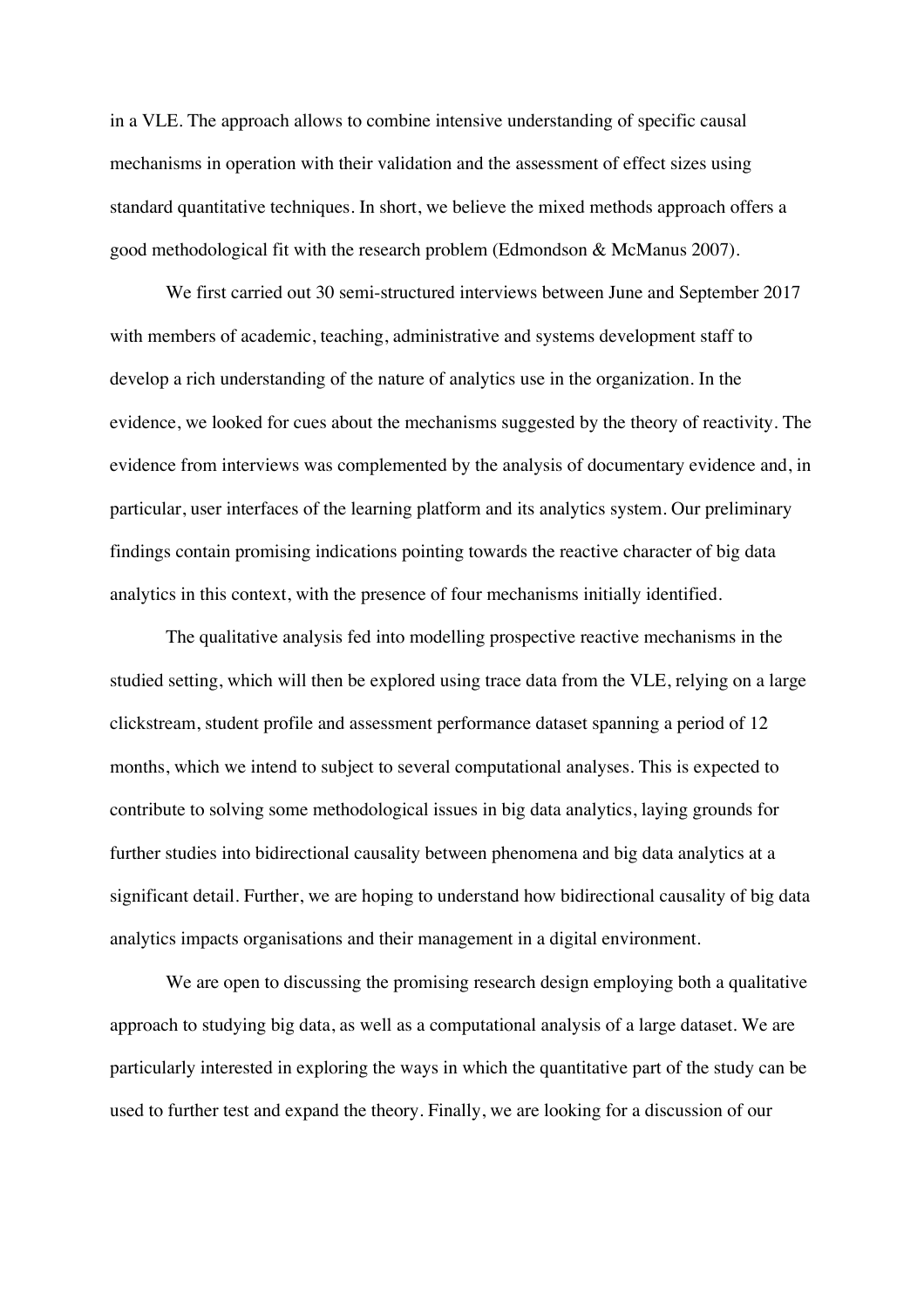theoretical proposals and how the bidirectional causality of big data analytics can be further

embedded in the study of digital organisations.

#### **References**

- Alaimo, C. & Kallinikos, J., 2017. Encoding the Everyday: Social Data and its Media Apparatus. In C. Sugimoto, H. Ekbia, & M. Mattiolo, eds. *Big data is not a monolith: policies, practices, and problems.* pp.1–29, Cambridge, MA: The MIT Press.
- Alaimo, C., 2014. Thesis. Computational consumption: Social Media and the construction of Digital Consumers. pp.1–220. Available at: http://etheses.lse.ac.uk/975/. London School of Economics and Political Science.
- Anderson, C., 2008. The End of Theory: The Data Deluge Makes the Scientific Method Obsolete. *Wired*. Available at: https://www.wired.com/2008/06/pb-theory/. Accessed on: 17/08/2016.
- Barnes, T.J. & Wilson, M.W., 2014. Big Data, social physics, and spatial analysis: The early years. *Big Data & Society*, April-June, pp.1–14.
- Bayrak, T. 2015. A Review of Business Analytics: A Business Enabler or Another Passing Fad. *World Conference on Technology, Innovation and Entrepreneurship*. Procedia – Social and Behavioral Sciences, 195, pp.230–239.
- Bowker, G.C. & Star, S.L., 1999. *Sorting things out: classification and its consequences*, Cambridge: MIT Press.
- boyd, d. & Crawford, K., 2012. Critical Questions for Big Data. *Information, Communication & Society*, 15(December 2013), pp.662–679.
- Clow, D., 2014. Data Wranglers: Human interpreters to help close the feedback loop. In *LAK'14*, pp.49–53.
- Constantiou, I. & Kallinikos, J., 2015. New games, new rules: big data and the changing context of strategy. *Journal of Information Technology*, 30(1), pp.44–57.
- Couldry, N. & Powell, A., 2014. Big Data from the bottom up. *Big Data & Society*, July-Decem, pp.1–5.
- Edmondson, A., McManus, S. E. 2007. Methodological Fit in Management Field Research. *Academy of Management Review*, 32:4, pp.1155–1179.
- Ekbia, H. et al., 2015. Big data, bigger dilemmas: A critical review. *Journal of the Association for Information Science and Technology*, 66(8), pp.1523–1545.
- Espeland, W. N., Sauder, M. 2016. *Engines of Anxiety: Academic Rankings, Reputation, and Accountability*, New York: Russel Sage Foundation.
- Espeland, W.N. & Sauder, M., 2007. Rankings and Reactivity: How Public Measures Recreate Social Worlds. *American Journal of Sociology*, 113(1), pp.1–40.
- Espeland, W.N. & Stevens, M.L., 1998. Commensuration as a Social Process. *Annual Review of Sociology*, 24, pp.313–343.
- George, G., Haas, M. & Pentland, A., 2014. Big Data and Management. *Academy of Management Journal*, 57(2), pp.321–326.
- Goglio, V. 2016. One size fits all? A different perspective on university rankings. *Journal of Higher Education Policy and Management*, 38:2, pp.212–226.
- Gregg, M., 2015. Inside the Data Spectacle. *Television & New Media*, 16(1), pp.37–51.
- Hazelkorn, E. 2011. *Rankings and the Reshaping of Higher Education. The Battle for World-Class Excellence*, London: Palgrave Macmillan.
- Holsapple, C., Lee-Post, A., Pakath, R. 2014. A unified foundation for business analytics. *Decision Support Systems*, 64 pp.131–141.
- Iliadis, A. & Russo, F., 2016. Critical data studies: An introduction. *Big Data & Society*, 3(2),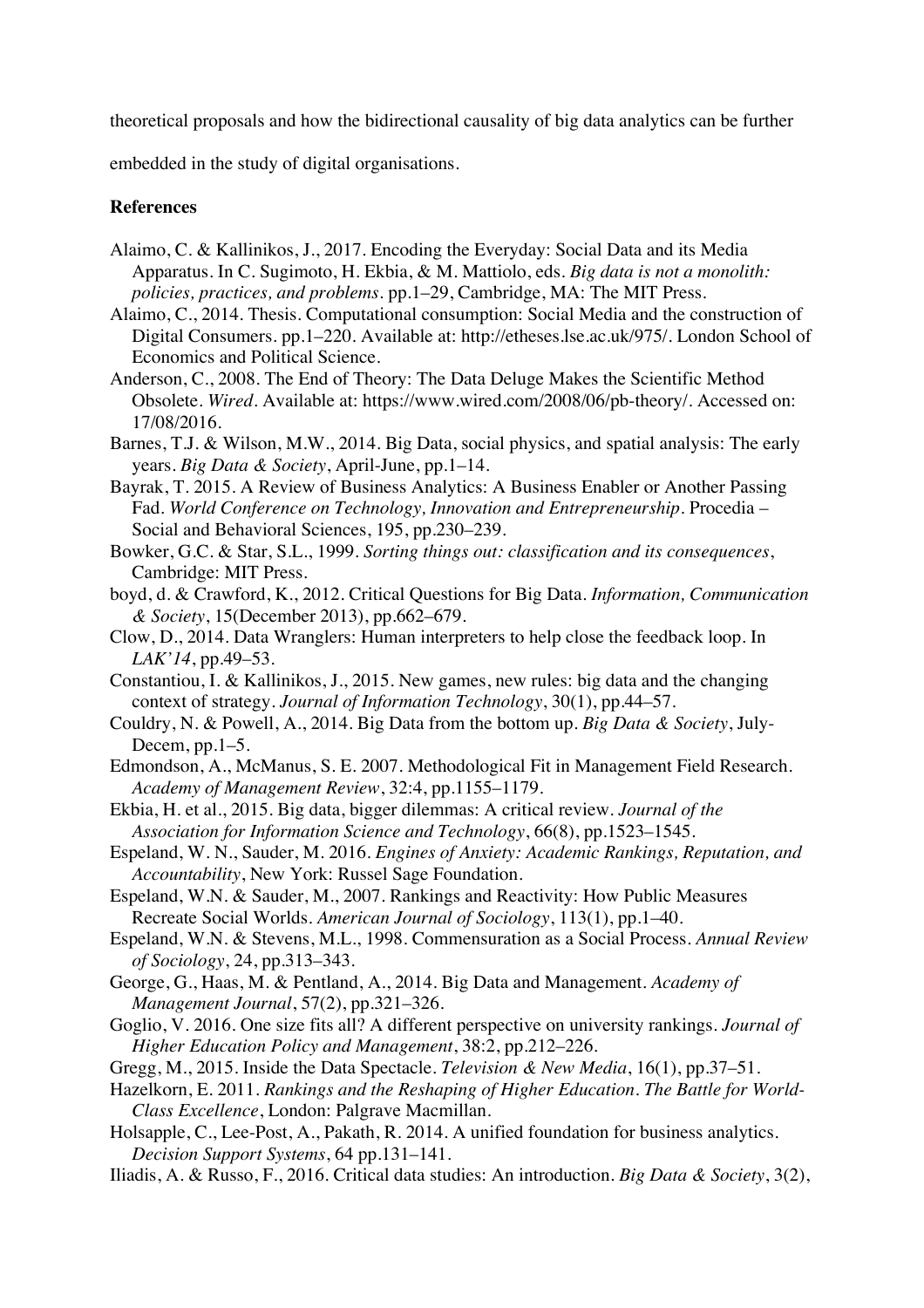pp.1–7.

- Jeacle, I., Carter C. 2011. In TripAdvisor we trust: Rankings, calculative regimes and abstract systems. *Accounting, Organizations and Society*, 36, pp.293-309.
- Kitchin, R. & McArdle, G., 2016. What makes Big Data, Big Data? Exploring the ontological characteristics of 26 datasets. *Big Data & Society*, 3(1), pp.1–10.
- Kitchin, R., 2014. *Data devolution. Big data, open data, data infrastructures & their consequences*, London: Sage.
- Macfadyen, L.P. et al., 2014. Embracing Big Data in Complex Educational Systems: The Learning Analytics Imperative and the Policy Challenge. *Research & Practice in Assessment*, 9, pp.17–29.
- Miller, P., 2001. Governing by Numbers: Why Calculative Practices Matter. *Social Research*, 68(2), pp.379–396.
- Mostow, J. et al., 2005. An Educational Data Mining Tool to Browse Tutor-Student Interactions: Time Will Tell! *Proceedings of the Workshop on Educational Data Mining (2005)*, pp.15–22.
- Orlikowski, W.J. & Scott, S. V, 2014. What Happens When Evaluation Goes Online? Exploring Apparatuses of Valuation in the Travel Sector. *Organization Science*, 25(3), pp.868–891.
- Piety, P.J. & Hickey, D.T., 2014. Educational Data Sciences: Framing Emergent Practices for Analytics of Learning, Organizations, and Systems. In *Proceedings of the Fourth International Conference on Learning Analytics And Knowledge - LAK '14*. pp.193–202.
- Power, M., 1997. *The audit society: Rituals of verification*, Oxford: Oxford University Press.
- Puschmann, C. & Burgess, J., 2014. Metaphors of Big Data. *International Journal of Communication*, 8, pp.1690–1709.
- Romero, C., Ventura, S. & García, E., 2008. Data mining in course management systems: Moodle case study and tutorial. *Computers and Education*, 51(1), pp.368–384.
- Ruipérez-Valiente, J.A. et al., 2015. ALAS-KA: A learning analytics extension for better understanding the learning process in the Khan Academy platform. *Computers in Human Behavior*, 47, pp.139–148.
- Sauder, M. & Espeland, W.N., 2009. The Discipline of Rankings : Tight Coupling and Organizational Change. *American Sociological Review*, 74, pp.63–82.
- Sauder, M. & Lancaster, R., 2006. Do Rankings Matter? The Effects of U.S. News & World Report Rankings on the Admissions Process of Law Schools. *Law & Society Review*, 40(1), pp.105–134.
- Sekou Bermiss, Y., Zajac E. J., Brayden G. K. 2014. Under Construction: How Commensuration and Management Fashion Affect Corporate Reputation Rankings. *Organization Science,* 25(2), pp.591–608.
- Sellar, S., 2014. A feel for numbers: affect, data and education policy. *Critical Studies in Education*, 56(1), pp.131–146.
- Sellar, S., 2015. Data infrastructure: a review of expanding accountability systems and largescale assessments in education. *Discourse: Studies in the Cultural Politics of Education*, 36(5), pp.765–777.
- Siemens, G., 2013. Learning Analytics: The Emergence of a Discipline. *American Behavioral Scientist*, 57(10), pp.1380–1400.
- Stake, J.E., 2006. The Interplay Between Law School Rankings, Reputations, and Resource Allocation: Ways Rankings Mislead. *Indiana Law Journal*, 81, pp.229–270.
- Starr, P., 1980. The Sociology of Official Statistics. In W. Alonso & P. Starr, eds. *The politics of numbers*. New York: Russell Sage Foundation, pp.7–58.
- van der Vlist, F., 2016. Accounting for the social: Investigating commensuration and Big Data practices at Facebook. *Big Data & Society*, January-June, pp.1–16.